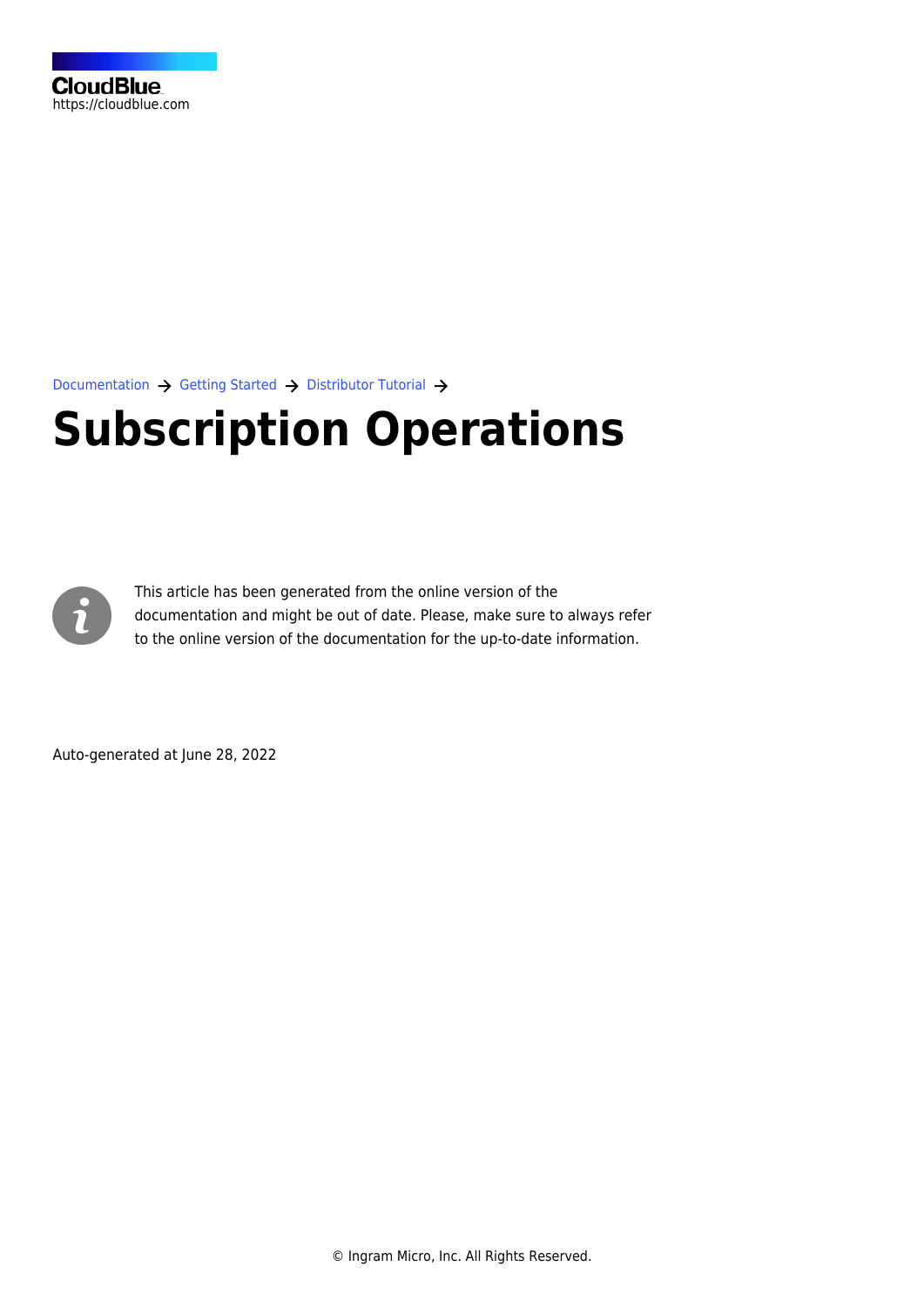### **Overview**

Once customers purchases certain product items from specified marketplaces, Distributors systems can automatically generate subscriptions with required order data and subscription requests (also called fulfillment requests) on the CloudBlue Connect platform. Vendors are required to process these requests, activate subscriptions, and consequently fulfill customer orders.

In some cases, subscription activation should return specific parameters for product activation, such as license keys, serial numbers, activation links, etc. Note, however, that in case a Distributor doesn't have a commerce system for such operations, this Distributor can create subscriptions and provision required fulfillment parameters manually. Therefore, the system also requires such Distributors to register a customer account on Connect.

The aforementioned operations represent the [Order Flow](https://connect.cloudblue.com/community/getting-started/#Business_Flows) and performed via the Subscriptions module on the Connect platform. The following instructions demonstrate how Mighty Mick's LLC can manually register a customer account, create a subscription, and provide a license key to customers once this subscription is activated.

### **Prerequisites**

Make sure that the following prerequisites are met:

- Required [hub](https://connect.cloudblue.com/community/getting-started/distributor/#Hub_Registration) and [marketplace](https://connect.cloudblue.com/community/getting-started/distributor/#Marketplace_Creation) are created.
- [Distributors invited Vendors to the platform](https://connect.cloudblue.com/community/getting-started/distributor/partners/).
- [Distributors successfully listed a product within a required marketplace.](https://connect.cloudblue.com/community/getting-started/distributor/listings/)

### **Customer Accounts**

In general, the system generates customer and resellers accounts automatically However, you can also manually register such accounts via the **Customers** module as described below.



The system requires Distributors to create a reseller account first. Thereafter, the system allows registering customer accounts and assign them your created reseller.

Click the **Create Customer** button to launch a tier creation wizard.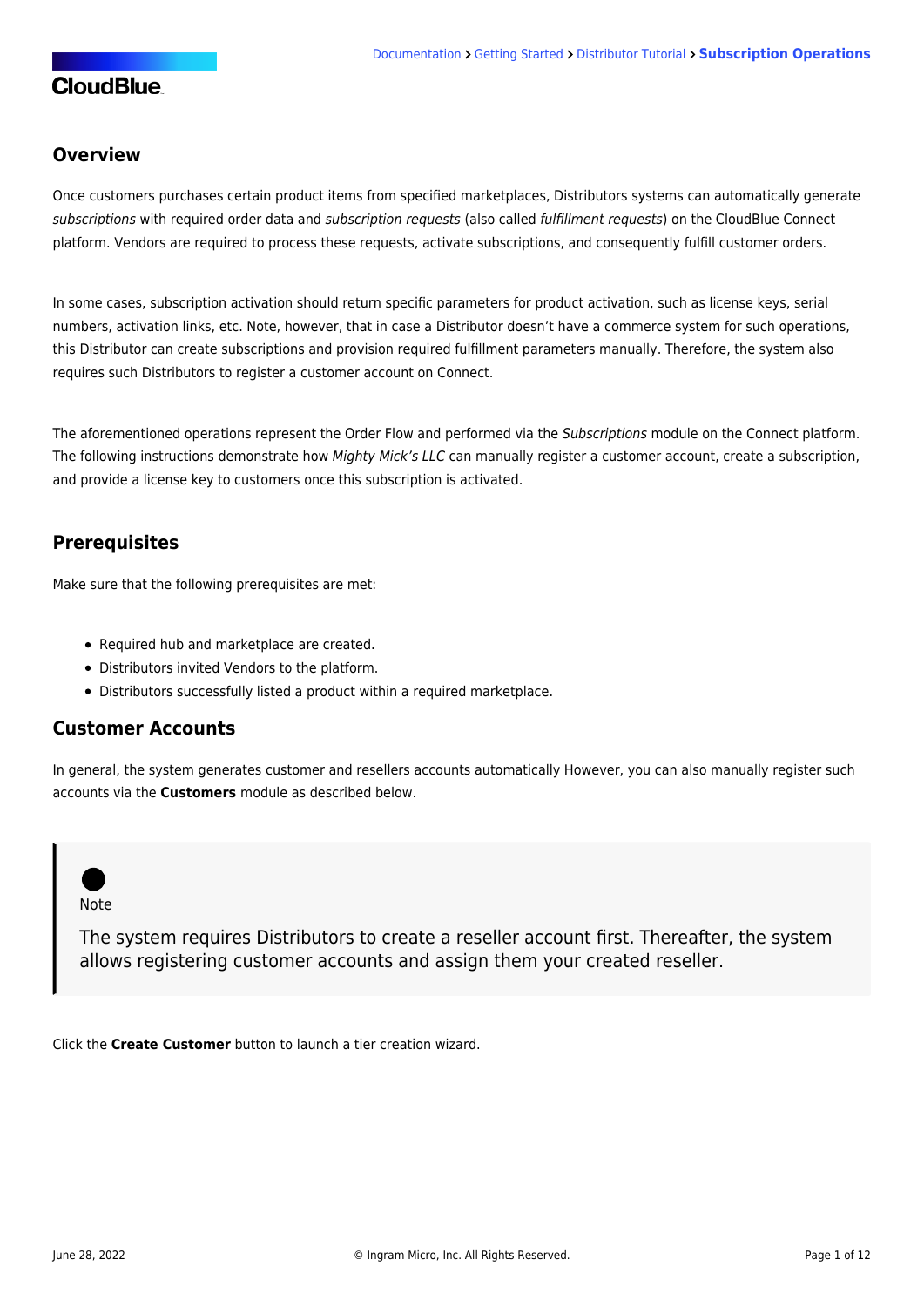| --<br><b>CloudBlue</b>          | $\frac{1}{2}$ Customers $\vee$    |                                                                             | @ HELP | ⊕<br>$\Box$ | <b>Mighty Mick's LLC</b> | $\check{ }$<br>Distributor - Michael Goldmill |
|---------------------------------|-----------------------------------|-----------------------------------------------------------------------------|--------|-------------|--------------------------|-----------------------------------------------|
| Customers @<br><b>DIRECTORY</b> | <b>REQUESTS</b>                   |                                                                             |        |             |                          | + ADD CUSTOMER                                |
| All customers v<br>C REFRESH    | 1 1 SORT APPLIED<br><b>FILTER</b> | <b>III</b> COLUMNS<br>Q SEARCH                                              |        |             |                          |                                               |
| ACCOUNT                         | PARENT ACCOU<br>CREATED           | TECHNICAL CO<br>ADDRESS                                                     | CITY   | HUB         | OWNER                    |                                               |
|                                 |                                   |                                                                             |        |             |                          | $\circ$                                       |
|                                 |                                   |                                                                             |        |             | $-$                      | <b>CO</b>                                     |
|                                 |                                   | $\equiv$                                                                    |        |             |                          |                                               |
|                                 |                                   | No tier accounts                                                            |        |             |                          |                                               |
|                                 |                                   | Manage tier accounts here.<br>Please see our documentation ø to learn more. |        |             |                          |                                               |

@ 2021 - Ingram Micro Inc. All Rights Reserved. - Privacy | Terms of Use - Version 23.0.1463-9484d736 [Staging]

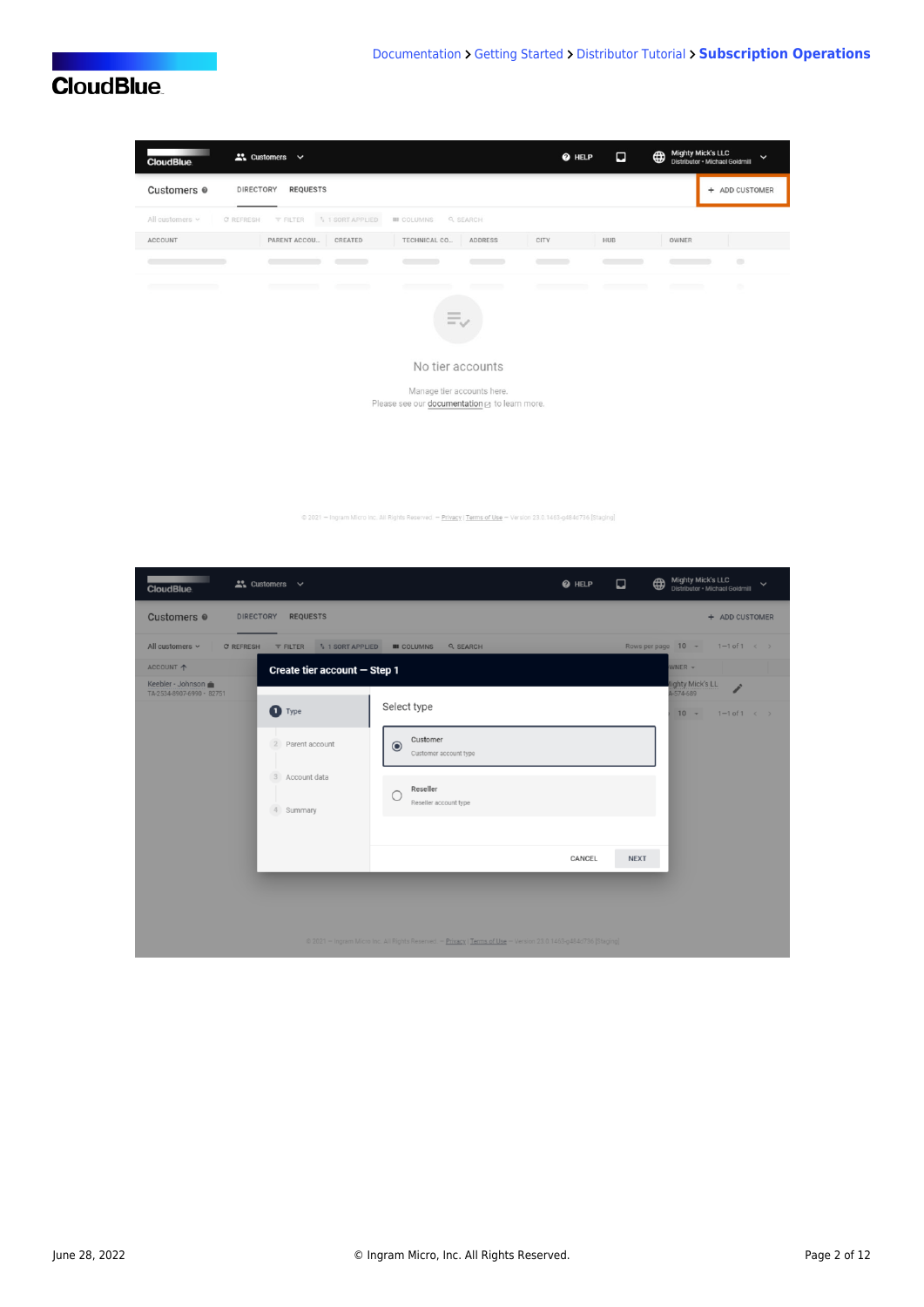

| <b>CloudBlue</b>                               | $\frac{1}{2}$ Customers $\vee$               |                                                                                                                                | ⊕<br>$\Box$<br><b>@</b> HELP                                     | <b>Mighty Mick's LLC</b><br>Distributor . Michael Goldmill |
|------------------------------------------------|----------------------------------------------|--------------------------------------------------------------------------------------------------------------------------------|------------------------------------------------------------------|------------------------------------------------------------|
| Customers <sup>®</sup>                         | Create tier account - Step 3<br><b>DIREC</b> |                                                                                                                                |                                                                  | + ADD CUSTOMER                                             |
| All customers v<br><b>C REFRES</b>             | $\checkmark$ Type                            | Account Data 5 RANDOMIZE                                                                                                       | $\times$ CLEAR                                                   | $10 -$<br>$1 - 1$ of $1 \leq$                              |
| <b>ACCOUNT 个</b>                               | Parent account                               | General                                                                                                                        |                                                                  | WNER -                                                     |
| Keebler - Johnson<br>TA-2534-8907-6990 · 82751 |                                              | Company*                                                                                                                       | $\mathsf{ID}$                                                    | <b>lighty Mick's LL</b><br>A-574-689                       |
|                                                | $\bullet$<br>Account data                    | Windler Group<br>Organization Name                                                                                             | {will be auto-generated}<br>Globally Unique Immutable Identifier | $10 -$<br>$1 - 1$ of $1 \leq$                              |
|                                                | Summary<br>4                                 | External ID<br>59461<br>Unique Only Within Particular Hub<br>Tax ID<br>VMKYNKFFDG<br>Taxation identification number<br>Address | External UUID *<br>f900d6dc-e208-473a-909a-ce9fb1af02c           |                                                            |
|                                                |                                              | Address Line 1 *                                                                                                               | Address Line 2                                                   |                                                            |
|                                                |                                              | Kertzmann Fort                                                                                                                 | McDermott Crossroad                                              |                                                            |
|                                                |                                              | First Line Of The Street Address                                                                                               | Second Line Of The Street Address                                |                                                            |
|                                                |                                              | CANCEL                                                                                                                         | CREATE<br><b>BACK</b>                                            |                                                            |
|                                                |                                              |                                                                                                                                |                                                                  |                                                            |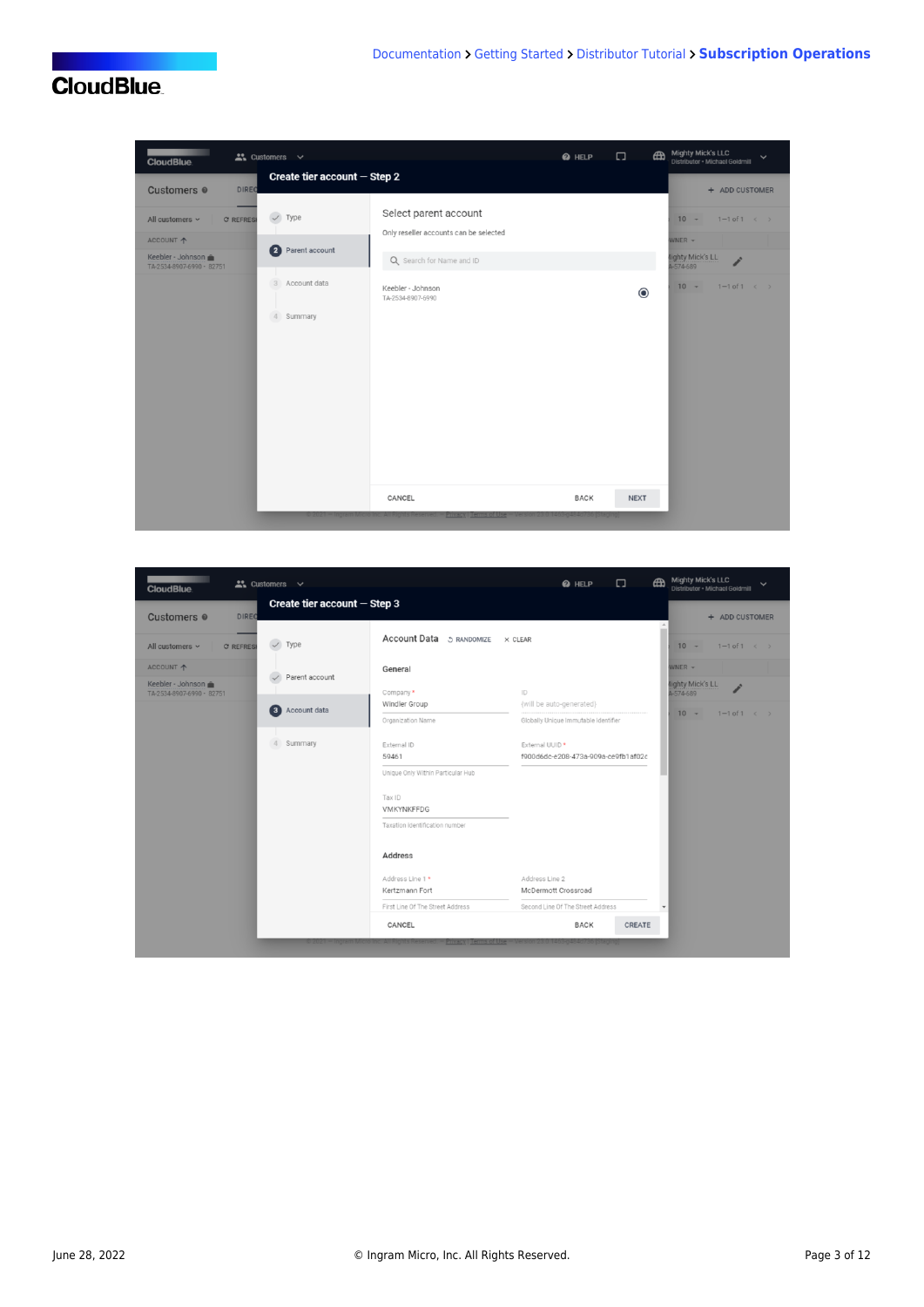| <b>CloudBlue</b>                               | $\frac{1}{2}$ Customers $\vee$                            |                                                                                                                 |                                        | <b>@</b> HELP        | ⊡       | <b>Mighty Mick's LLC</b><br>⊕ | Distributor . Michael Goldmill |  |
|------------------------------------------------|-----------------------------------------------------------|-----------------------------------------------------------------------------------------------------------------|----------------------------------------|----------------------|---------|-------------------------------|--------------------------------|--|
| Customers <sup>o</sup>                         | <b>DIRECTORY</b><br><b>REQUESTS</b>                       |                                                                                                                 |                                        |                      |         |                               | + ADD CUSTOMER                 |  |
| All customers $\sim$                           | <b>C REFRESH</b><br><b>1 1 SORT APPLIED</b><br>$F$ FILTER | <b>III</b> COLUMNS<br>Q SEARCH                                                                                  |                                        |                      |         | Rows per page 10 -            | $1 - 2 of 2 \leftarrow$        |  |
| ACCOUNT 个                                      | PARENT AC_ -<br>CREATED *                                 | TECHNICAL CO                                                                                                    | <b>ADDRESS</b><br><b>CITY</b>          |                      | $HUB -$ | OWNER -                       |                                |  |
| Keebler - Johnson<br>TA-2534-8907-6990 · 82751 | Create tier account - Step 4                              |                                                                                                                 |                                        |                      |         | Creed LLC<br>A-574-689        |                                |  |
| Windler Group<br>TA-8535-1244-4706 · 59461     |                                                           | Summary                                                                                                         |                                        |                      |         | Creed LLC<br>4-574-689        |                                |  |
|                                                | $\checkmark$<br>Type<br>Parent account                    | Name                                                                                                            | Windler Group<br>TA-8535-1244-4706     |                      |         | $10 -$                        | $1-2$ of $2 \leftarrow$        |  |
|                                                | Account data                                              | Parent                                                                                                          | Keebler - Johnson<br>TA-2534-8907-6990 |                      |         |                               |                                |  |
|                                                | $\blacksquare$<br>Summary                                 |                                                                                                                 |                                        | <b>GO TO DETAILS</b> | CLOSE   |                               |                                |  |
|                                                |                                                           |                                                                                                                 |                                        |                      |         |                               |                                |  |
|                                                |                                                           | © 2021 - Ingram Micro Inc. All Rights Reserved. - Privacy   Terms of Use - Version 23.0.1463-g484d736 [Staging] |                                        |                      |         |                               |                                |  |

Follow the wizard steps to successfully create a tier account:

- 1. **Type**: Select either customer or reseller account type. Note that customer account should have at least one parent reseller.
- 2. **Parent account**: Choose a parent account from the list. In case the reseller type is selected
- 3. **Account data**: Specify the account data in the following form. Note that you can randomize data and clear the filled form by using corresponding buttons on the user interface.
- 4. **Summary**: The system provides a summary as a final step; therefore, your tier account will be successfully created. Click Go to Details to review your created tier account data. Otherwise, click Close to close the summary.

In this scenario, Mighty Mick's LLC created one reseller account and one customer account. Therefore, the system allows to manually generate a subscription as described below.

### **Subscription Creation**

Product orders are automatically transferred from a Distributor's hub to the platform via Connect API. Note, however, that Distributors can create subscription requests manually via a subscription creation wizard from the Subscriptions module.

Click **Create Subscription** to launch Follow the wizard steps to successfully generate a subscription on the Connect platform: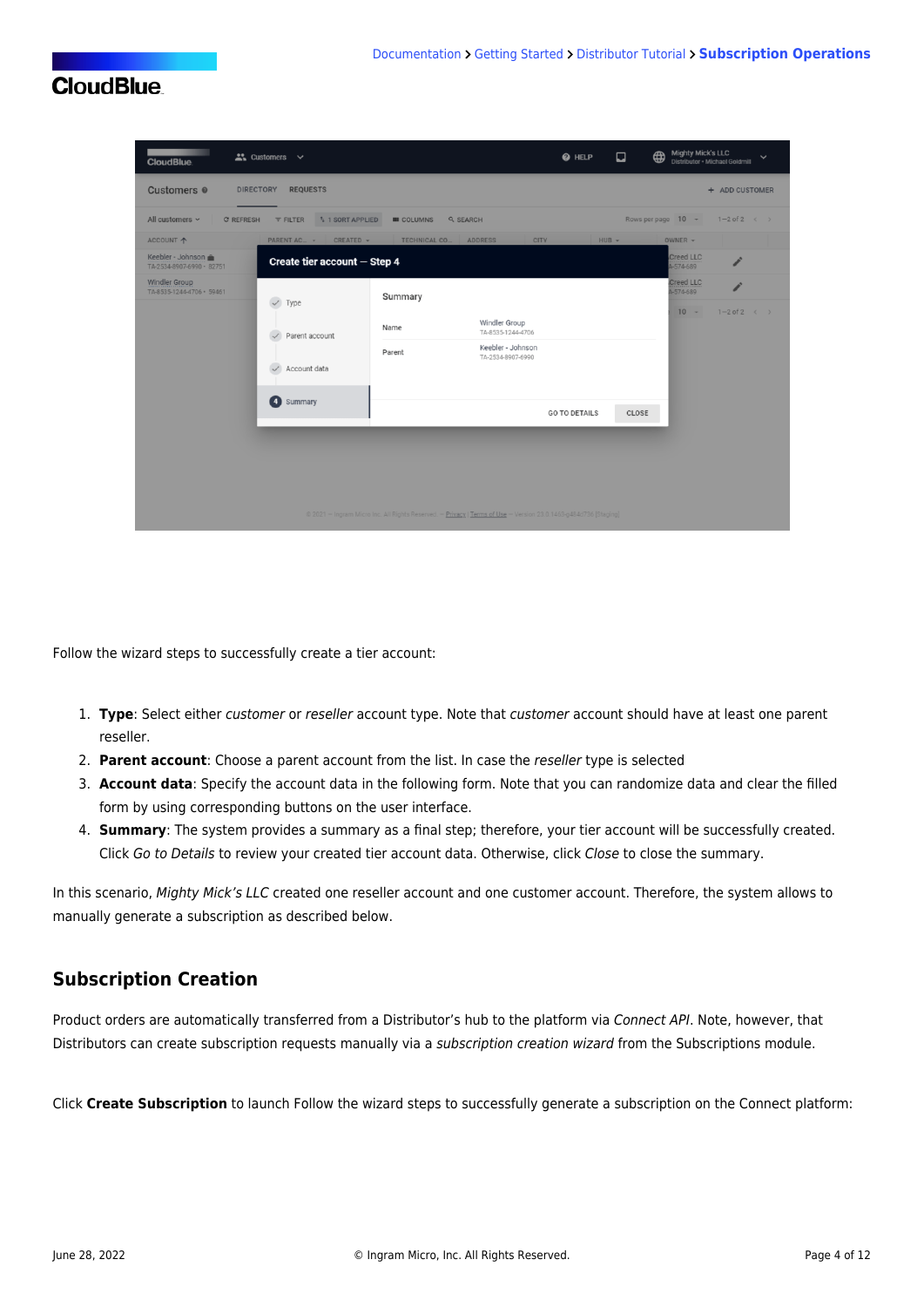| <b>CloudBlue</b>    | $\circ$ Subscriptions<br>$\checkmark$ |                                |                                                                                              |        | $Q$ HELP            | ⊕<br>$\Box$ | <b>Mighty Mick's LLC</b><br>$\checkmark$<br><b>Distributor - Michael Goldmill</b> |
|---------------------|---------------------------------------|--------------------------------|----------------------------------------------------------------------------------------------|--------|---------------------|-------------|-----------------------------------------------------------------------------------|
| Subscriptions ©     | DIRECTORY                             | <b>FULFILLMENT</b><br>BILLING  |                                                                                              |        |                     |             | <b>CREATE SUBSCRIPTION</b><br>$^{+}$                                              |
| All subscriptions v | C REFRESH<br>$\overline{\tau}$ FILTER | $L$ SORT<br><b>III</b> COLUMNS |                                                                                              |        |                     |             |                                                                                   |
| SUBSCRIPTION        | PRODUCT                               | MARKETPLACE                    | CUSTOMER                                                                                     | PERIOD | <b>NEXT BILLING</b> | CREATED     | <b>STATUS</b>                                                                     |
|                     |                                       | <b>Contract Contract</b>       |                                                                                              |        | $\sim$ $\sim$       |             | $\sim$ $\sim$ $\sim$                                                              |
|                     |                                       |                                |                                                                                              |        | gine and the        |             | attended.                                                                         |
|                     |                                       |                                |                                                                                              |        |                     |             |                                                                                   |
|                     |                                       |                                |                                                                                              |        |                     |             |                                                                                   |
|                     |                                       |                                | No subscriptions                                                                             |        |                     |             |                                                                                   |
|                     |                                       |                                |                                                                                              |        |                     |             |                                                                                   |
|                     |                                       |                                | Manage subscriptions of your products here.<br>Please see our documentation a to learn more. |        |                     |             |                                                                                   |

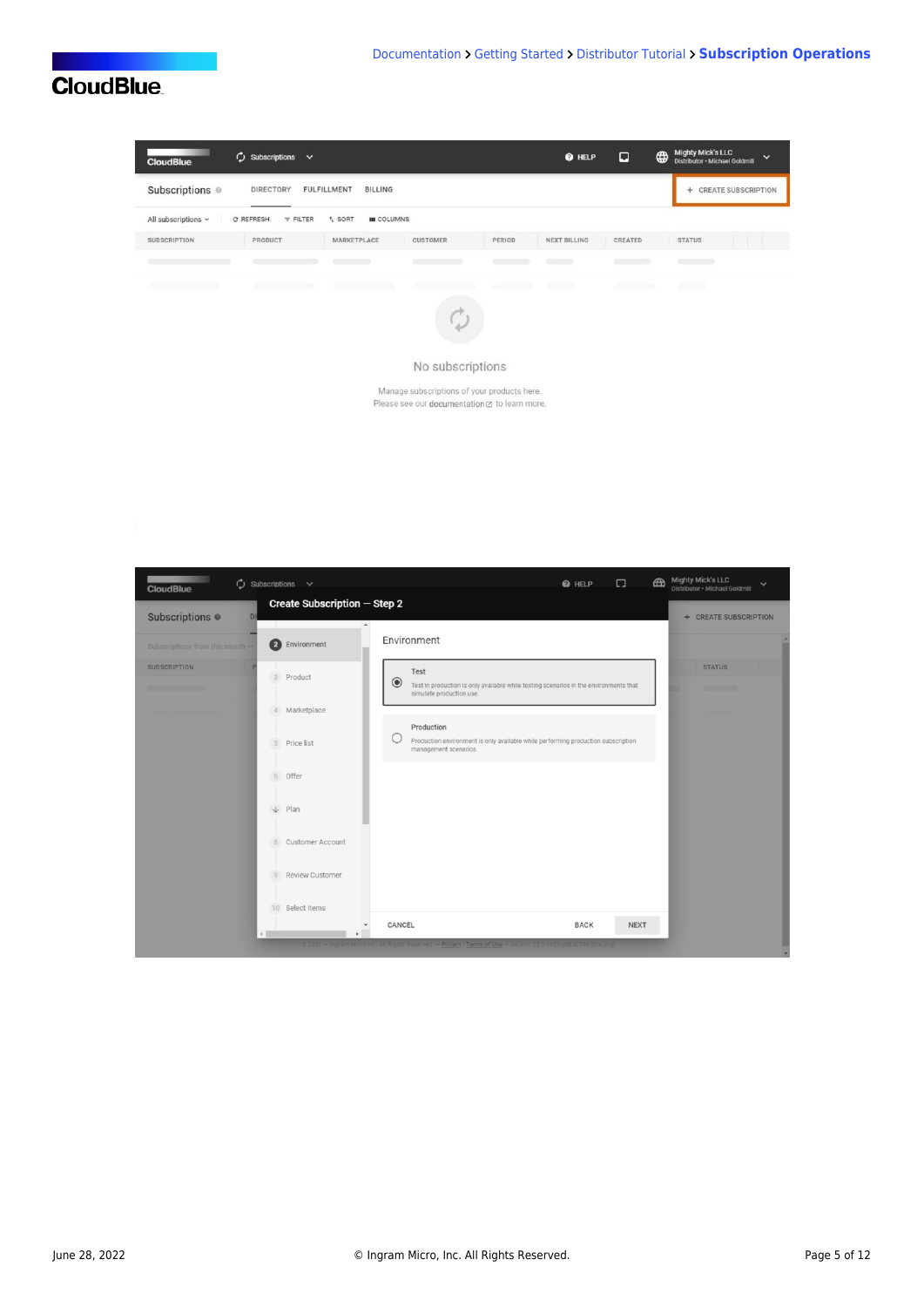| <b>CloudBlue</b>                 | $\bigcirc$ Subscriptions $\vee$                  |                                                                                                                 | @ HELP                             | ⊕<br>$\Box$    | <b>Mighty Mick's LLC</b><br>$\checkmark$<br>Distributor · Michael Goldmill |
|----------------------------------|--------------------------------------------------|-----------------------------------------------------------------------------------------------------------------|------------------------------------|----------------|----------------------------------------------------------------------------|
| Subscriptions <sup>o</sup><br>DI | Create Subscription - Step 3<br>$\blacktriangle$ |                                                                                                                 |                                    |                | + CREATE SUBSCRIPTION                                                      |
| Subscriptions from this month v  | <sup>3</sup> Product                             | Select a product                                                                                                |                                    |                |                                                                            |
| <b>SUBSCRIPTION</b>              | Marketplace<br>4                                 | $\alpha$                                                                                                        |                                    |                | <b>STATUS</b>                                                              |
| <u>a sa sa sa sa sa</u>          | Price list<br>5                                  | <b>Tutorial Product</b><br>PRD-436-132-586                                                                      | The service directly enables servi | $\circledcirc$ | <b>Contract Contract</b><br>n                                              |
|                                  | Offer<br>6                                       |                                                                                                                 |                                    |                |                                                                            |
|                                  | $\downarrow$<br>Plan                             |                                                                                                                 |                                    |                |                                                                            |
|                                  | Customer Account<br>8                            |                                                                                                                 |                                    |                |                                                                            |
|                                  | Review Customer<br>9                             |                                                                                                                 |                                    |                |                                                                            |
|                                  | 10 Select Items                                  |                                                                                                                 |                                    |                |                                                                            |
|                                  | 11<br>Attributes<br>$\mathbf{r}$<br>$\leftarrow$ | CANCEL                                                                                                          | <b>BACK</b>                        | <b>NEXT</b>    |                                                                            |
|                                  |                                                  | © 2021 - Ingram Micro Inc. All Rights Reserved. - Privacy   Terms of Use - Version 23.0.1463-9484d736 [Staging] |                                    |                |                                                                            |

| <b>CloudBlue</b>                | $\circ$ Subscriptions $\vee$ |                              |                                                                                                               | @ HELP                          | $\Box$         | $\bigoplus$ | Mighty Mick's LLC<br>Distributor - Michael Goldmill |
|---------------------------------|------------------------------|------------------------------|---------------------------------------------------------------------------------------------------------------|---------------------------------|----------------|-------------|-----------------------------------------------------|
| Subscriptions <sup>o</sup>      | D1                           | Create Subscription - Step 4 | $\blacktriangle$                                                                                              |                                 |                |             | + CREATE SUBSCRIPTION                               |
| Subscriptions from this month v |                              | Marketplace                  | Select a marketplace                                                                                          |                                 |                |             |                                                     |
| <b>SUBSCRIPTION</b>             |                              | 5 Price list                 | $\mathsf Q$                                                                                                   |                                 |                |             | <b>STATUS</b>                                       |
|                                 |                              | Offer<br>6                   | Tutorial Marketplace<br>MP-17216                                                                              | Mighty Mick's LLC<br>PA-574-689 | $\circledcirc$ |             |                                                     |
|                                 |                              | Plan<br>$\downarrow$         |                                                                                                               |                                 |                |             |                                                     |
|                                 | 8                            | Customer Account             |                                                                                                               |                                 |                |             |                                                     |
|                                 | 9                            | Review Customer              |                                                                                                               |                                 |                |             |                                                     |
|                                 |                              | 10 Select Items              |                                                                                                               |                                 |                |             |                                                     |
|                                 |                              | 11 Attributes                |                                                                                                               |                                 |                |             |                                                     |
|                                 | $\downarrow$                 | T2 Parameters                |                                                                                                               |                                 |                |             |                                                     |
|                                 |                              | $\mathbf{r}$                 | CANCEL                                                                                                        | <b>BACK</b>                     | <b>NEXT</b>    |             |                                                     |
|                                 |                              |                              | 2021 - Ingram Micro Inc. All Rights Reserved. - Privacy   Terms of Use - Version 23.0.1463-g484d736   Staging |                                 |                |             |                                                     |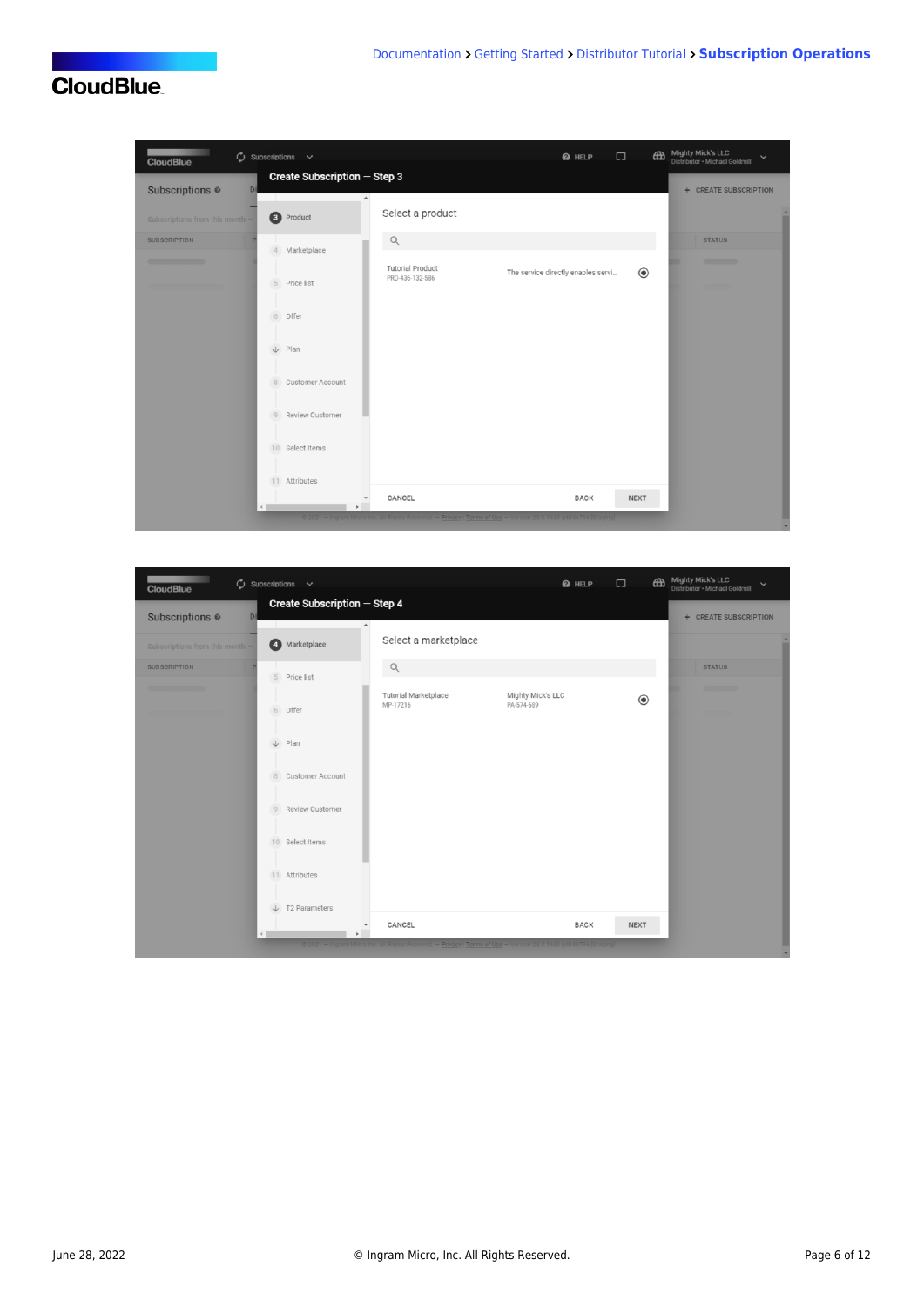| CloudBlue.                      | $\circ$ Subscriptions $\vee$                          |                                                                                                              | @ HELP      | $\Box$         | Mighty Mick's LLC<br>Distributor - Michael Goldmill<br>$\ddotmark$ |
|---------------------------------|-------------------------------------------------------|--------------------------------------------------------------------------------------------------------------|-------------|----------------|--------------------------------------------------------------------|
| Subscriptions <sup>o</sup>      | <b>Create Subscription - Step 5</b><br>D <sub>1</sub> |                                                                                                              |             |                | + CREATE SUBSCRIPTION                                              |
|                                 | $\checkmark$ Environment                              | $\blacktriangle$<br>Select price list                                                                        |             |                |                                                                    |
| Subscriptions from this month v | $\checkmark$<br>Product                               |                                                                                                              |             |                |                                                                    |
| <b>SUBSCRIPTION</b>             |                                                       | $\mathsf{Q}$                                                                                                 |             |                | <b>STATUS</b>                                                      |
|                                 | Marketplace<br>$\checkmark$                           | No price list                                                                                                |             | О              | $\overline{\phantom{a}}$                                           |
|                                 | <b>6</b> Price list                                   | Front Street Price List                                                                                      |             | $\circledcirc$ |                                                                    |
|                                 |                                                       |                                                                                                              |             |                |                                                                    |
|                                 | Offer<br>6                                            |                                                                                                              |             |                |                                                                    |
|                                 | $\downarrow$<br>Plan                                  |                                                                                                              |             |                |                                                                    |
|                                 | Customer Account<br>8                                 |                                                                                                              |             |                |                                                                    |
|                                 | Review Customer<br>9                                  |                                                                                                              |             |                |                                                                    |
|                                 |                                                       |                                                                                                              |             |                |                                                                    |
|                                 | 10 Select Items                                       |                                                                                                              |             |                |                                                                    |
|                                 | 11 Attributes<br>$\overline{\phantom{a}}$<br>$\,$     | CANCEL                                                                                                       | <b>BACK</b> | <b>NEXT</b>    |                                                                    |
|                                 |                                                       | 2021 - Ingram Micro Inc. All Rights Reserved. - Privacy   Terms of Use - Version 23.0 1463-9484d736 [Staging |             |                |                                                                    |

| CloudBlue.                      | $\phi$ Subscriptions $\vee$                                                                                     | @ HELP      | $\Box$ | $\bigoplus$    | Mighty Mick's LLC<br>Distributor - Michael Goldmill |
|---------------------------------|-----------------------------------------------------------------------------------------------------------------|-------------|--------|----------------|-----------------------------------------------------|
| Subscriptions <sup>o</sup>      | Create Subscription - Step 6<br>D1<br>$\blacktriangle$                                                          |             |        |                | + CREATE SUBSCRIPTION                               |
| Subscriptions from this month v | Select offer<br>6 Offer<br>Learn more about offers in our documentation [2]                                     |             |        |                |                                                     |
| <b>SUBSCRIPTION</b>             | $\downarrow$<br>Plan                                                                                            |             |        |                | <b>STATUS</b>                                       |
|                                 | $\alpha$                                                                                                        |             |        |                | $\overline{\phantom{a}}$<br>٠                       |
|                                 | Customer Account<br>8<br>No offer                                                                               |             |        | $\circledcirc$ |                                                     |
|                                 | Review Customer<br>9                                                                                            |             |        |                |                                                     |
|                                 | 10 Select Items                                                                                                 |             |        |                |                                                     |
|                                 | Attributes<br>11                                                                                                |             |        |                |                                                     |
|                                 | T2 Parameters<br>$\downarrow$                                                                                   |             |        |                |                                                     |
|                                 | T1 Parameters<br>$\downarrow$                                                                                   |             |        |                |                                                     |
|                                 | Subscription Parame<br>14                                                                                       |             |        |                |                                                     |
|                                 | CANCEL<br>$\,$                                                                                                  | <b>BACK</b> |        | <b>NEXT</b>    |                                                     |
|                                 | @ 2021 - Ingram Micro Inc. All Rights Reserved. - Privacy   Terms of Use - Version 23.0.1463-0484d736 [Staging] |             |        |                |                                                     |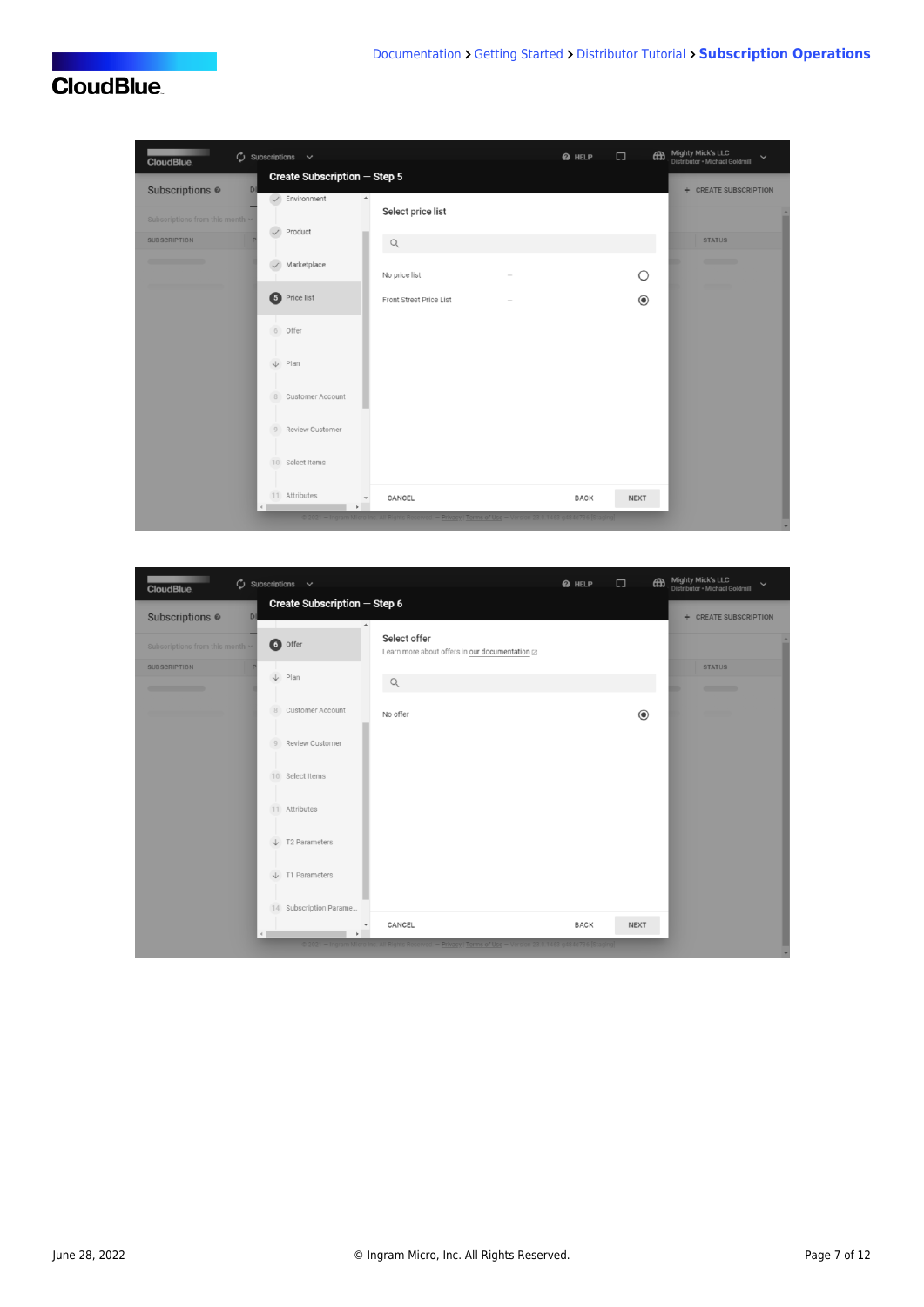

| <b>CloudBI</b>  | $\vec{C}$ Subscriptions $\vee$                    |                                                                                                                         |          | @ HELP        | $\bigoplus$<br>$\Box$ | Mighty Mick's LLC<br>$\checkmark$<br>vill |
|-----------------|---------------------------------------------------|-------------------------------------------------------------------------------------------------------------------------|----------|---------------|-----------------------|-------------------------------------------|
| <b>Subscr</b>   | Create Subscription - Step 10<br>$\blacktriangle$ |                                                                                                                         |          |               |                       | RIPTION                                   |
| Subscript       | $\downarrow$<br>Plan                              | <b>Items</b> + ADD ITEMS $\bigcirc$ RANDOMIZE $\times$ CLEAR                                                            |          |               |                       |                                           |
| <b>SUBSCRIP</b> | Customer Account                                  | <b>ITEMS</b>                                                                                                            | QUANTITY |               | PRICE                 |                                           |
|                 | Review Customer                                   | Tutorial Item<br>PRD-436-132-586-0001<br>MIN: $0$ MAX: $\infty$                                                         | 70       | Gb<br>1 month |                       | ū                                         |
|                 | <b>10</b> Select Items                            |                                                                                                                         |          |               |                       |                                           |
|                 | 11 Attributes                                     |                                                                                                                         |          |               |                       |                                           |
|                 | $\sqrt{12}$ Parameters                            |                                                                                                                         |          |               |                       |                                           |
|                 | $\downarrow$ T1 Parameters                        |                                                                                                                         |          |               |                       |                                           |
|                 | 14 Subscription Parame                            |                                                                                                                         |          |               |                       |                                           |
|                 | 15 Summary                                        |                                                                                                                         |          |               |                       |                                           |
|                 | $\mathbf{r}$                                      | CANCEL<br>2021 - Ingram Micro Inc. All Rights Reserved. - Privacy   Terms of Use - Version 23.0.1463-9484d736 [Staging] |          |               | <b>BACK</b>           | <b>NEXT</b>                               |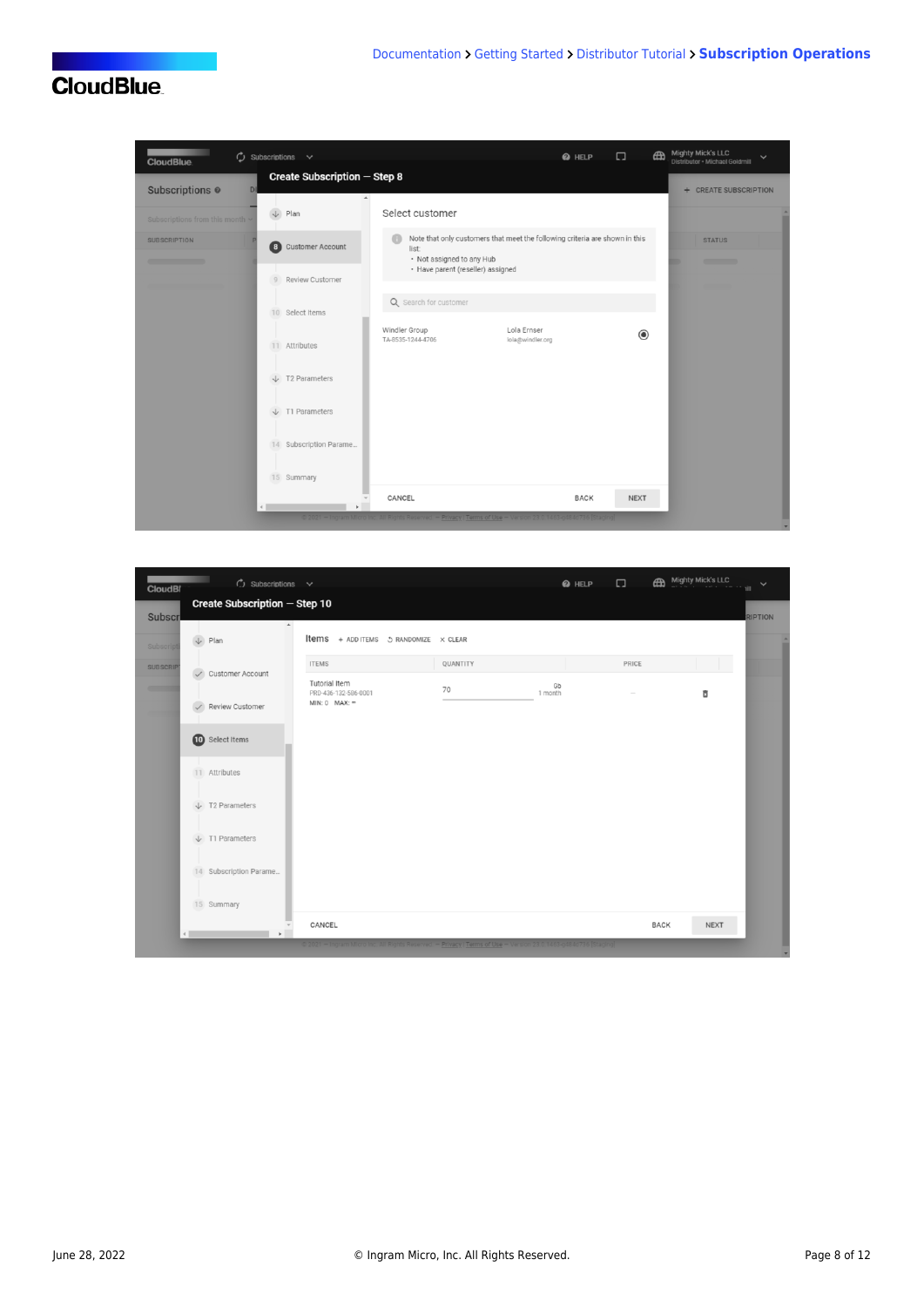| <b>CloudBlue</b>                | $\bigcirc$ Subscriptions $\vee$                                                                                 | <b>⊕</b><br>$\Box$<br>@ HELP | <b>Mighty Mick's LLC</b><br>$\checkmark$<br>Distributor · Michael Goldmill |
|---------------------------------|-----------------------------------------------------------------------------------------------------------------|------------------------------|----------------------------------------------------------------------------|
| Subscriptions <sup>o</sup>      | <b>Create Subscription - Step 11</b><br>D<br>$\blacktriangle$                                                   |                              | + CREATE SUBSCRIPTION                                                      |
| Subscriptions from this month ~ | Subscription attributes 5 RANDOMIZE<br>$\downarrow$ Plan                                                        | $\times$ CLEAR               |                                                                            |
| <b>SUBSCRIPTION</b>             | External ID *<br>3KYDUUSL85<br>$\overline{\mathscr{L}}$<br>Customer Account                                     |                              | <b>STATUS</b>                                                              |
|                                 | Unique only within particular Hub<br>Review Customer<br>External UUID *<br>482504cb-8f9b-4569-a1fd-6244288608a3 |                              | <b>Contract Contract</b>                                                   |
|                                 | Select Items<br>$\checkmark$                                                                                    |                              |                                                                            |
|                                 | ⋒<br>Attributes                                                                                                 |                              |                                                                            |
|                                 | $\sqrt{12}$ Parameters                                                                                          |                              |                                                                            |
|                                 | $\downarrow$ T1 Parameters                                                                                      |                              |                                                                            |
|                                 | 14 Subscription Parame                                                                                          |                              |                                                                            |
|                                 | 15 Summary                                                                                                      |                              |                                                                            |
|                                 | CANCEL                                                                                                          | <b>BACK</b><br><b>NEXT</b>   |                                                                            |
|                                 | © 2021 - Ingram Micro Inc. All Rights Reserved. - Privacy   Terms of Use - Version 23.0.1463-g484d736 [Staging] |                              |                                                                            |

| <b>CloudBlue</b>                | Ò            | Subscriptions v               |                                                                                                                            |                                                                 | @ HELP      | $\Box$ | ⊕ | <b>Mighty Mick's LLC</b><br>Distributor . Michael Goldmill |  |
|---------------------------------|--------------|-------------------------------|----------------------------------------------------------------------------------------------------------------------------|-----------------------------------------------------------------|-------------|--------|---|------------------------------------------------------------|--|
| Subscriptions <sup>®</sup>      | D1           | Create Subscription - Step 14 |                                                                                                                            |                                                                 |             |        |   | + CREATE SUBSCRIPTION                                      |  |
| Subscriptions from this month v | $\downarrow$ | Plan                          | Subscription parameters assignment<br>Please specify values of the ordering phase parameters for the subscription. You can |                                                                 |             |        |   |                                                            |  |
| <b>SUBSCRIPTION</b>             | $\checkmark$ | <b>Customer Account</b>       | skip assignment of values (if not required) to simulate an unattended ordering<br>experience.                              |                                                                 |             |        |   | <b>STATUS</b>                                              |  |
|                                 |              | Review Customer               | Values<br>Country                                                                                                          | Phone number                                                    |             |        |   | and the state                                              |  |
|                                 |              | Select Items                  | (+1) United States                                                                                                         | (201) 555-0122<br>Enter your phone #                            |             |        |   |                                                            |  |
|                                 |              | Attributes                    |                                                                                                                            |                                                                 |             |        |   |                                                            |  |
|                                 |              | T2 Parameters                 |                                                                                                                            |                                                                 |             |        |   |                                                            |  |
|                                 |              | T1 Parameters                 |                                                                                                                            |                                                                 |             |        |   |                                                            |  |
|                                 | ⋒            | Subscription Param            |                                                                                                                            |                                                                 |             |        |   |                                                            |  |
|                                 |              | 15 Summary                    |                                                                                                                            |                                                                 |             |        |   |                                                            |  |
|                                 | ∢ I          |                               | CANCEL                                                                                                                     |                                                                 | <b>BACK</b> | CREATE |   |                                                            |  |
|                                 |              |                               | 2021 - Ingram Micro Inc. All Rights Reserved.                                                                              | - Privacy   Terms of Use - Version 23.0.1463-0484d736   Staging |             |        |   |                                                            |  |

In this scenario, Mighty Mick's LLC selects the testing environment since their subscription is generated for testing purposes. Mighty Mick's LLC also specifies the created marketplace and selects required tutorial product.

This product features a price list. Therefore, Mighty Mick's LLC selects this price list within the corresponding form. However, the aforementioned product doesn't include any offers, and plans. Therefore, Mighty Mick's LLC keeps these forms intact.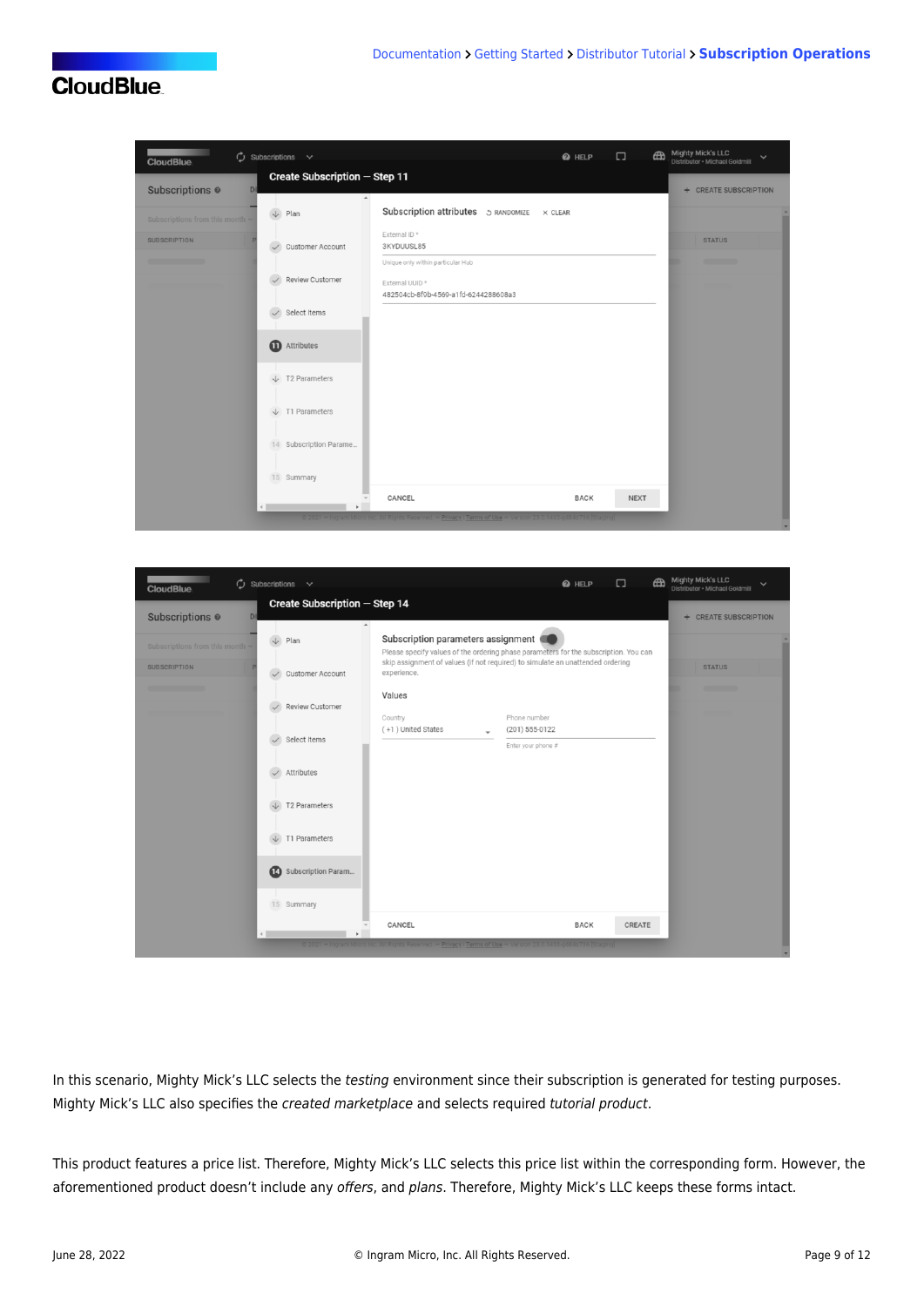The wizard also prompts to specify a customer account and review it. Thus, Mighty Mick's selects a customer account created earlier.

Next, the wizard prompts to specify required items and their quantity. Note that the system allows editing selected items and randomizing item data by using corresponding buttons on the user interface.

Mighty Mick's LLC also specifies subscription attributes (External ID and UUID) within the corresponding step. The selected product doesn't have any tier parameters and the wizard skips corresponding steps.

Lastly, the wizard prompts to specify required ordering parameters. Thus, Mighty Mick's LLC provides the parameter value (phone number) and finalizes the subscription creation by clicking the Create button.

As a result, the system generates a new subscription and a fulfillment request that should be processed by associated Vendors.



Vendor actions are required!

Vendors are required approve this request and consequently activate the created subscription. Note that in case of an error, Connect enables Vendors to reject requests and terminate subscriptions.

In case you need more detailed instructions on how to use the aforementioned wizard and successfully generate a subscription, proceed to the [Subscription Creation](https://connect.cloudblue.com/community/modules/subscriptions/user-interface/subscription-creation/) article within the Subscriptions module documentation on the Connect Community page.

### **Accessing Active Subscriptions**

Once Vendors approve a fulfillment request on the Connect platform, Distributors receive a notification email with a link to this request. For example, an email that Mighty Mick's LLC received from the system looks like this:

Purchase Status: Approved ID: [PR-6970-4505-4622-001](https://connect.cloudblue.com/community/getting-started/vendor/product-definition/) Subscription ID: [AS-6970-4505-4622](https://connect.cloudblue.com/community/getting-started/distributor/subscriptions/#Subscription_Creation) Vendor: [Front Street Inc](https://connect.cloudblue.com/community/getting-started/vendor/#Portal_Activation) Product: Tutorial Product (PRD-013-767-828) Created: 6/25/21, 8:03 AM Completed: 6/26/21, 6:01 AM

In case Distributors should manually provision specified fulfillment parameters value to customers, Distributors can access required parameter data as described below.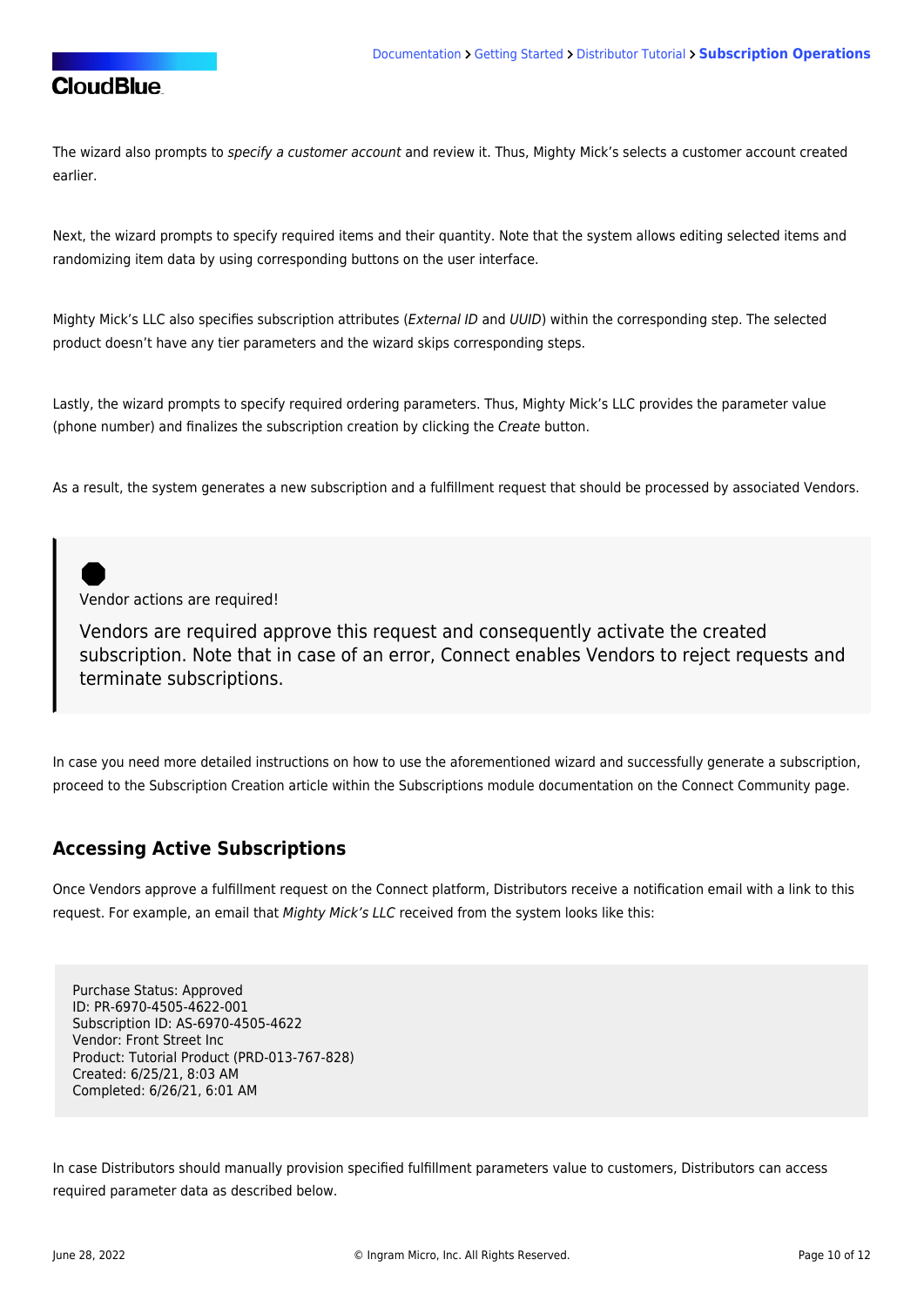Click on the **Subscription ID** from your notification email to access subscription. Alternatively, navigate to your subscription via the **Subscriptions** module on the Connect platform.

| $\leftarrow$<br>Subscription details $\bullet$<br>ACTIONS -<br>Status<br>Subscription<br>Request In Progress<br>Product<br>Marketplace<br>AS-6493-4392-4303<br>Tutorial Product<br>壸<br><b>Tutorial Marketplace</b><br>Active<br>۰<br>PRD-640-516-332<br>MP-38661<br>Recurring<br><b>CONTROL PANEL</b><br><b>RESERVATION</b><br>PAY AS YOU GO<br>PARAMETERS<br><b>DETAILS</b><br><b>TIERS</b><br><b>FULFILLMENT</b><br><b>BILLING</b><br>Subscription<br>AS-6493-4392-4303<br>Ordering<br>O VIEW<br>Fulfillment<br>O VIEW<br>Phone Number<br>License Key<br>+12015551020<br>QZ5RhG82ugx0PQty6n<br>phone<br>license<br>CloudBlue Connect @ 2021 - Ingram Micro Inc. All Rights Reserved. - Privacy   Terms of Service - Version 22.0.1850-gc1ebcf6<br><b>Michael Goldmill</b><br>$\omega$ Subscriptions $\sim$<br>@ HELP<br>₽<br><b>CloudBlue</b><br><b>Mighty Mick's LLC</b><br>$\leftarrow$<br>Subscription details $\bullet$<br>ACTIONS -<br>Status<br>Subscription<br>Request In Progress<br>Product<br>Marketplace<br>AS-2329-4388-2680<br><b>Tutorial Product</b><br>Tutorial Marketplace<br>Active<br>G<br>Recurring<br>PRD-640-516-332<br>MP-38661<br><b>CONTROL PANEL</b><br>RESERVATION PAY AS YOU GO<br>PARAMETERS<br>DETAILS TIERS<br><b>FULFILLMENT</b><br><b>BILLING</b><br>We are happy to provide you the Cloud Service - an ultimate solution for your company. Stop using the legacy on-<br>premises solution on your computer. Move to the cloud with our help.<br><b>Tutorial Product Activation</b><br>Downloads<br>Download Now<br>The following provides tutorial product activation license key and our phone number.<br>License Key: QZ5RhG82ugx0PQty6n<br>$\mathbf{2}: +12015551020$<br>Thank you for cooperating with Front Street Inc! |  |  | @ HELP | ∰ | <b>Mighty Mick's LLC</b><br>Distributor · Michael Goldmill | $\check{ }$ |
|-------------------------------------------------------------------------------------------------------------------------------------------------------------------------------------------------------------------------------------------------------------------------------------------------------------------------------------------------------------------------------------------------------------------------------------------------------------------------------------------------------------------------------------------------------------------------------------------------------------------------------------------------------------------------------------------------------------------------------------------------------------------------------------------------------------------------------------------------------------------------------------------------------------------------------------------------------------------------------------------------------------------------------------------------------------------------------------------------------------------------------------------------------------------------------------------------------------------------------------------------------------------------------------------------------------------------------------------------------------------------------------------------------------------------------------------------------------------------------------------------------------------------------------------------------------------------------------------------------------------------------------------------------------------------------------------------------------------------------------------------------------------|--|--|--------|---|------------------------------------------------------------|-------------|
|                                                                                                                                                                                                                                                                                                                                                                                                                                                                                                                                                                                                                                                                                                                                                                                                                                                                                                                                                                                                                                                                                                                                                                                                                                                                                                                                                                                                                                                                                                                                                                                                                                                                                                                                                                   |  |  |        |   |                                                            |             |
|                                                                                                                                                                                                                                                                                                                                                                                                                                                                                                                                                                                                                                                                                                                                                                                                                                                                                                                                                                                                                                                                                                                                                                                                                                                                                                                                                                                                                                                                                                                                                                                                                                                                                                                                                                   |  |  |        |   |                                                            |             |
|                                                                                                                                                                                                                                                                                                                                                                                                                                                                                                                                                                                                                                                                                                                                                                                                                                                                                                                                                                                                                                                                                                                                                                                                                                                                                                                                                                                                                                                                                                                                                                                                                                                                                                                                                                   |  |  |        |   |                                                            |             |
|                                                                                                                                                                                                                                                                                                                                                                                                                                                                                                                                                                                                                                                                                                                                                                                                                                                                                                                                                                                                                                                                                                                                                                                                                                                                                                                                                                                                                                                                                                                                                                                                                                                                                                                                                                   |  |  |        |   |                                                            |             |
|                                                                                                                                                                                                                                                                                                                                                                                                                                                                                                                                                                                                                                                                                                                                                                                                                                                                                                                                                                                                                                                                                                                                                                                                                                                                                                                                                                                                                                                                                                                                                                                                                                                                                                                                                                   |  |  |        |   |                                                            |             |
|                                                                                                                                                                                                                                                                                                                                                                                                                                                                                                                                                                                                                                                                                                                                                                                                                                                                                                                                                                                                                                                                                                                                                                                                                                                                                                                                                                                                                                                                                                                                                                                                                                                                                                                                                                   |  |  |        |   |                                                            |             |
|                                                                                                                                                                                                                                                                                                                                                                                                                                                                                                                                                                                                                                                                                                                                                                                                                                                                                                                                                                                                                                                                                                                                                                                                                                                                                                                                                                                                                                                                                                                                                                                                                                                                                                                                                                   |  |  |        |   |                                                            |             |
|                                                                                                                                                                                                                                                                                                                                                                                                                                                                                                                                                                                                                                                                                                                                                                                                                                                                                                                                                                                                                                                                                                                                                                                                                                                                                                                                                                                                                                                                                                                                                                                                                                                                                                                                                                   |  |  |        |   |                                                            |             |
|                                                                                                                                                                                                                                                                                                                                                                                                                                                                                                                                                                                                                                                                                                                                                                                                                                                                                                                                                                                                                                                                                                                                                                                                                                                                                                                                                                                                                                                                                                                                                                                                                                                                                                                                                                   |  |  |        |   |                                                            |             |
|                                                                                                                                                                                                                                                                                                                                                                                                                                                                                                                                                                                                                                                                                                                                                                                                                                                                                                                                                                                                                                                                                                                                                                                                                                                                                                                                                                                                                                                                                                                                                                                                                                                                                                                                                                   |  |  |        |   |                                                            |             |
|                                                                                                                                                                                                                                                                                                                                                                                                                                                                                                                                                                                                                                                                                                                                                                                                                                                                                                                                                                                                                                                                                                                                                                                                                                                                                                                                                                                                                                                                                                                                                                                                                                                                                                                                                                   |  |  |        |   |                                                            |             |
|                                                                                                                                                                                                                                                                                                                                                                                                                                                                                                                                                                                                                                                                                                                                                                                                                                                                                                                                                                                                                                                                                                                                                                                                                                                                                                                                                                                                                                                                                                                                                                                                                                                                                                                                                                   |  |  |        |   |                                                            |             |
|                                                                                                                                                                                                                                                                                                                                                                                                                                                                                                                                                                                                                                                                                                                                                                                                                                                                                                                                                                                                                                                                                                                                                                                                                                                                                                                                                                                                                                                                                                                                                                                                                                                                                                                                                                   |  |  |        |   |                                                            |             |

© 2021 — Ingram Micro Inc. All Rights Reserved. — <u>Privacy</u> | <u>Terms of Service</u> - Version 21.0.1019-g3390408

Make sure that your subscription status is Active. In general, required parameter values are presented within the **Parameters** tab.